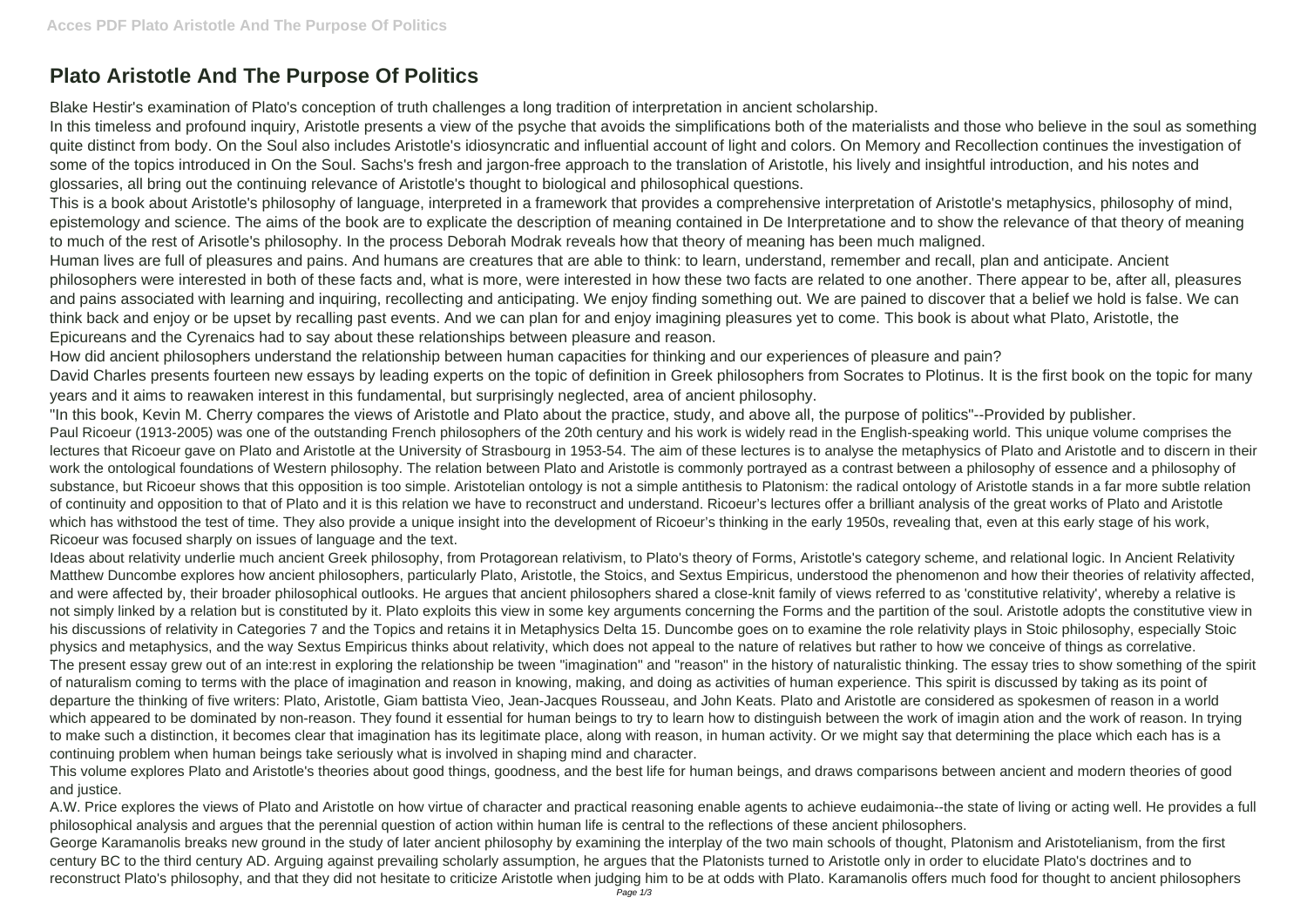and classicists.

In this book Reale presents Plato and Aristotle. At the center of Reale's interpretation of Plato is the fulcrum of the supersensible, the metaphysical discovery that Plato presented as a result of the Second Voyage. This discovery of the supersensible is, in Reale's view, not only the fundamental phase of ancient thought, but it also constitutes a milestone on the path of western philosophy. Reale presents Plato in three different dimensions: the theoretic, the mystical-religious, and the political. Each of these components takes on meaning from the Second Voyage. In addition, Reale has shown that only in the light of the Unwritten Doctrines handed down through the indirect tradition, do these three components, and the Second Voyage itself, acquire their full meaning, and only in this way is a unitary conception of Plato's thought achieved. The interpretation of Aristotle that Reale proposes depends on his interpretation of Plato. Aristotle read without preconceptions is not the antithesis of Plato. Reale points out that Aristotle was unique among thinkers close to Plato, in being the one who developed, at least in part, his Second Voyage. The systematic-unitary interpretation of Aristotle which Reale has previously supported converges with the new systematic-unitary interpretation of Plato. Certain doctrinal positions which are usually reserved to treatments in monographs will be explored, because only in this way can the two distinctive traits of Aristotle's thought emerge: the way in which he tries to overcome and confirm the Socratic-Platonic positions, and the way in which he formally creates the system of philosophical knowledge.

Expounding upon, 'The Republic, ' the earlier work of his teacher Plato, Aristotle in 'Politics' examines the various options for governance and their respective values. A detailed and pragmatic approach to the subject, Aristotle's 'Politics' provides much of the foundation for modern political thought

"Relativism was first formulated in Western philosophy by Protagoras in the fifth century BC. Protagoras is famous for his claim that 'man is the measure of all things'. Mi-Kyoung Lee examines this and the work of Plato, Aristotle, and Democritus"--Provided by publisher.

In this book, Kevin M. Cherry compares the views of Plato and Aristotle about the practice, study, and, above all, the purpose of politics. The first scholar to place Aristotle's Politics in sustained dialogue with Plato's Statesman, Cherry argues that Aristotle rejects the view of politics advanced by Plato's Eleatic Stranger, contrasting them on topics such as the proper categorization of regimes, the usefulness and limitations of the rule of law, and the proper understanding of phron?sis. The various differences between their respective political philosophies, however, reflect a more fundamental difference in how they view the relationship of human beings to the natural world around them. Reading the Politics in light of the Statesman sheds new light on Aristotle's political theory and provides a better understanding of Aristotle's criticism of Socrates. Most importantly, it highlights an enduring and important question: Should politics have as its primary purpose the preservation of life, or should it pursue the higher good of living well?

Knowledge, however, is an attribute of the soul, and so are perception, opinion, desire, wish, and appetency generally; animal locomotion also is produced by the soul; and likewise growth, maturity, and decay. Shall we then say that each of these belongs to the whole soul, that we think, that is, and perceive and are moved and in each of the other operations act and are acted upon with the whole soul, or that the different operations are to be assigned to different parts?-from Book IThe writings of Greek philosopher ARISTOTLE (384BC-322BC)-student of Plato, teacher of Alexander the Great-are among the most influential on Western thought, and indeed upon Western civilization itself. From theology and logic to politics and even biology, there is no area of human knowledge that has not been touched by his thinking.In De Anima-which means, literally, On the Soul-the philosopher ponders the very nature of life itself. What is the essence of the lifeforce? Can we consider that plants and animals have souls? How does human intellect divide us from other animals? Is the human mind immortal?All these questions, and others that seem unanswerable, are explored in depth in this, one of the most important works ever written on such eternal questions. Students and armchair philosophers will find it a challenging-and rewarding-read.

Plato, Aristotle, and the Purpose of PoliticsCambridge University Press

Questions for Further Consideration and Recommended Further Reading, which follow each relevant chapter, encourage readers to think further and to craft their own perspectives. Pauliina Remes and Juha Sihvola In the course of history, philosophers have given an impressive variety of answers to the question, "What is self?" Some of them have even argued that there is no such thing at all. This volume explores the various ways in which selfhood was approached and conceptualised in antiquity. How did the ancients understand what it is that I am, fundamentally, as an acting and affected subject, interpreting the world around me, being distinct from others like and unlike me? The authors hi- light the attempts in ancient philosophical sources to grasp the evasive character of the specifically human presence in the world. They also describe how the ancient philosophers understood human agents as capable of causing changes and being affected in and by the world. Attention will be paid to the various ways in which the ancients conceived of human beings as subjects of reasoning and action, as well as responsible individuals in the moral sphere and in their relations to other people. The themes of persistence, identity, self-examination and self-improvement recur in many of these essays. The articles of the collection combine systematic and historical approaches to ancient sources that range from Socrates to Plotinus and Augustine. The Republic,Plato,Classics,prabhat books,low price books,prabhat books on kindle

John J. Cleary (1949–2009) was an internationally recognised authority in ancient Greek philosophy. This volume of penetrating studies of Plato, Aristotle, and Proclus, philosophy of mathematics, and ancient theories of education, display Cleary's range of expertise and originality of approach.

The definitive sequel to New York Times bestseller How the Scots Invented the Modern World is a magisterial account of how the two greatest thinkers of the ancient world, Plato and Aristotle, laid the foundations of Western culture—and how their rivalry shaped the essential features of our culture down to the present day. Plato came from a wealthy, connected Athenian family and lived a comfortable upperclass lifestyle until he met an odd little man named Socrates, who showed him a new world of ideas and ideals. Socrates taught Plato that a man must use reason to attain wisdom, and that the life of a lover of wisdom, a philosopher, was the pinnacle of achievement. Plato dedicated himself to living that ideal and went on to create a school, his famed Academy, to teach others the path to enlightenment through contemplation. However, the same Academy that spread Plato's teachings also fostered his greatest rival. Born to a family of Greek physicians, Aristotle had learned early on the value of observation and hands-on experience. Rather than rely on pure contemplation, he insisted that the truest path to knowledge is through empirical discovery and exploration of the world around us. Aristotle, Plato's most brilliant pupil, thus settled on a philosophy very different from his instructor's and launched a rivalry with profound effects on Western culture. The two men disagreed on the fundamental purpose of the